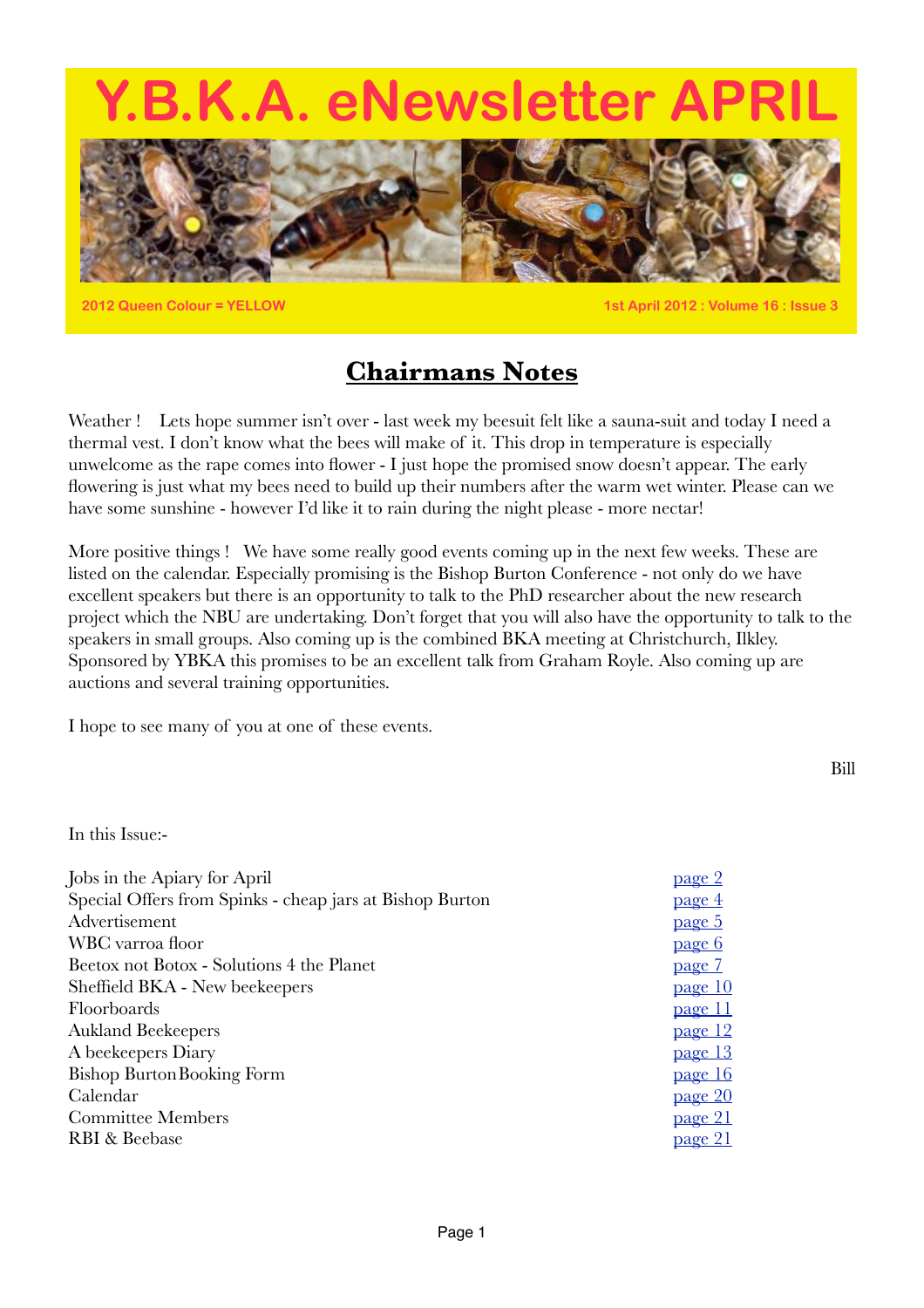### <span id="page-1-0"></span>Jobs in the Apiary for April

I always believe that when April comes along we have reached the light at the end of the dark tunnel that is winter, and that most of you have gone through our colonies or are about to go through them on our first thorough spring inspections. Cherry, Blackthorn and all the other spring blossoms and flowers are now available to our bees and spring has truly sprung. The first things to establish with your colonies are as follows:

- Is this colony queen right and has this colony a laying queen, is she laying good quality worker bee eggs flat topped smooth surfaced light coffee in colour and not perforated in any way when capped over, not dome topped depicting a drone laying queen or drone laying worker if your queen has perished.
- Are the eggs evenly distributed and are all the grubs and lava all a glistening creamy white in appearance and not twisted or deformed in any way.

If the answer to these questions are positive then things are looking good. If not and you find grubs and lava in a yellowish brownish twisted state, or with perforated capping in your brood box ( capping with small holes in them) then ask for a second opinion from one of your peers or a seasonal bees inspector just to make sure all is well and no E.F.B. or A.F.B is present.

April is the month when most of us will find out what other damage this last winter has inflicted upon our colonies either by isolation starvation, where by the bees just simply refuse to move over or upwards onto fresh food within the brood box in extremes of cold weather periods and die in the cluster, or starvation due to the beekeeper not feeding correctly and leaving the colony without sufficient stores within the brood box; alternatively by disease when the colony succumbs to various diseases in the main caused by the varroa mite that weakens the bees to such an extent that they become over susceptible to diseases like dysentery ( nosema) or other related diseases. Now is also a good time to move any very old or damaged waxed frames to the outer sides of the brood box, then when the flow starts you can remove these and replace with new foundation. Everything that you find whilst doing your first annual inspection, write them down then you have a reference for when you next inspect, and you can more easily check the progress of expansion within the colony. This is also the time to do a check on the build-up of the varroa mite within your colonies and treat where necessary with a recommended treatment.

One of the best ways to do this is to place about 1ozs. of sieved icing sugar in a container that has a lid, like a large 1 x kg. jar then take out the first frame from against the entrance of your brood box for this will contain in the main the older bees, and check it thoroughly to make sure the queen isn't upon it; if she is remove her back onto another frame within the brood box. Then shake all the bees off this frame into a box and transfer them all into the jar containing the icing sugar and put on the lid. Then really shake the bees within the jar thoroughly for approx. 1 x minute, this dislodges any mite on the bees into the icing sugar. When this is done tip out all the contents including the bees onto a tray or into a box where the entire mite displaced will be clear to see when the bees have flown off back into the hive unharmed. If you find you have a significant number of mites left within the icing sugar, I think 5 or more is a good target; then treat straight away with a recommended Varroa treatment

To assist in the build up of your colonies you can now feed a liquid sugar feed but be aware the nights are still quite cold in the main even though we are having lovely warm weather in the day time. So check and if your area has an ambient daytime temp. of 12<sup>o</sup>C then you can use liquid feed, but try to judge it so the bees can take it down within the daytime, so small amounts. This will stimulate the queen into greater egg laying by simulating a nectar flow.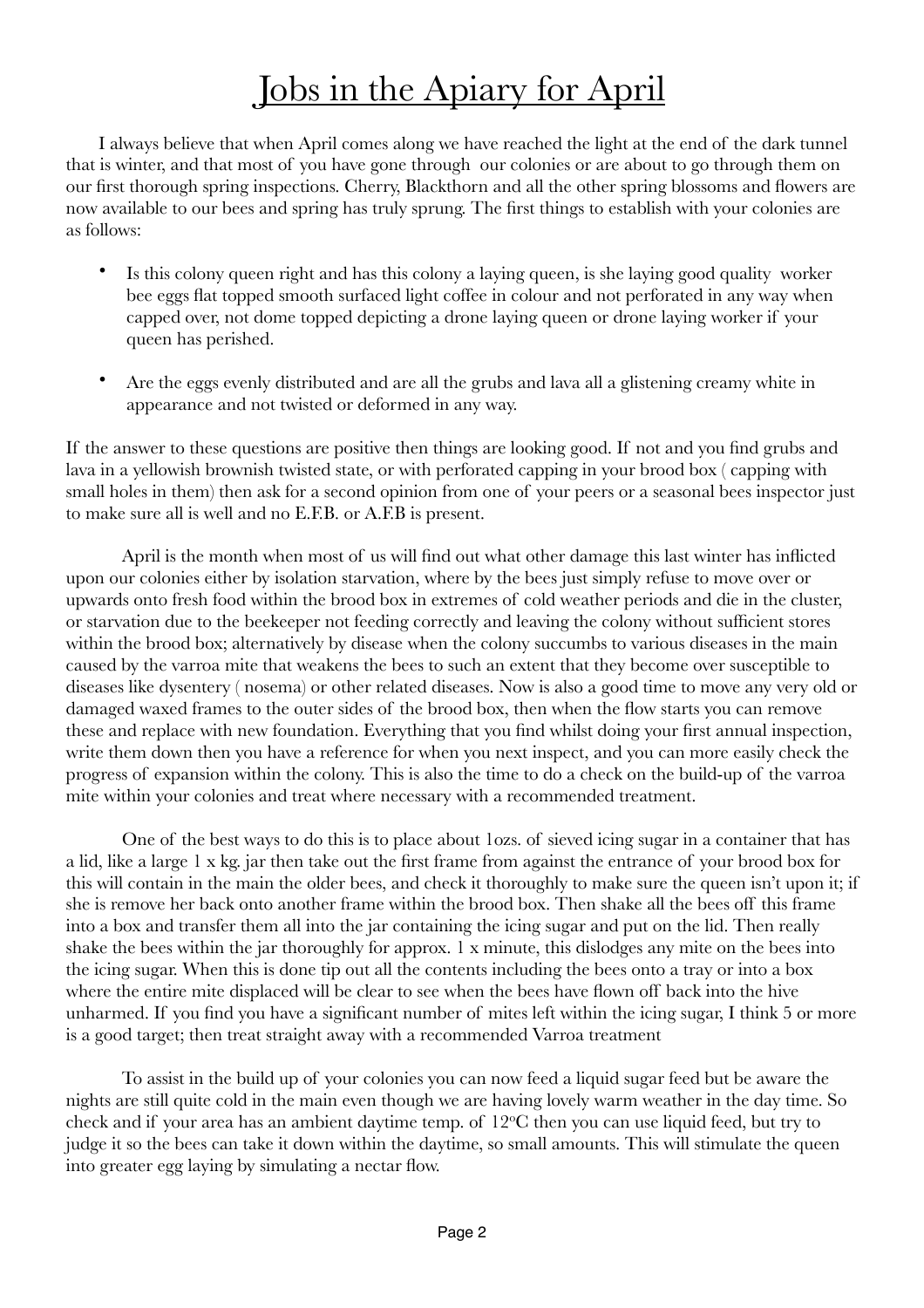Now is also the time you must make up those frames and you can now put in the foundation as the Oil Seed Rape will shortly be in flower and producing nectar and pollen to sustain your colonies without the need for feeding.

From now on its a good policy to start your weekly inspections as early swarming will very soon be taking place, you need to look for the first signs of queen cells. No need to panic and no need to act straight away when you first spot a queen cell. The time to act is when the cell is, how we say loaded. This is when you can see the white substance known as royal jelly with young lava floating upon it within the queen cell and before it is capped over. This is then the time to do one of two things. Either split the colony by means of an artificial swarm, whereby an empty brood box is placed on a new floor on the site of the old hive and the old hive is moved over a meter away. You then go through the old hive and find the queen and place her on the frame you find her into the new brood box. Then add a frame with brood at all stages to either side of this frame, always ensure you don't have one of the newly formed queen cells on any of these frames and if so swap it for one that doesn't. You can then add a frame of food and fill up the box with new foundation replace the crown board and lid and I then prefer to lightly feed this colony to encourage build up. All the flying bees will then return to this hive and the queen will continue to lay and form another colony. The old brood box with the queen cells then requires your attention. You should if the queen cells are not yet capped over, wait a couple of days only then go into the colony again when this has been achieved by the bees. You then select the best cell by going through the entire box, this is the one you think is the biggest and best made cell in a good position on the frame so's not to be easily damaged. Cells on the bottom often get squashed when returning into the box. So select the best one and carefully then go through each frame and destroy every other queen cell. When this is done you have successfully split the original colony and made up a new one. Leave this new hive alone for at least three weeks for the queen to get mated and don't disturb it in any way. You can the do a normal inspection and you should see both hives thriving as independent colonies. The option is then yours either leave them as they are or alternatively,

Kill of the old queen and unite together using a broad sheet news paper placed between the two brood boxes when uniting. Keep checking your bees have plenty of room and super from now on as the flow increases. Also continue with your 7 days max. inspections from now on.

I hope you new beekeepers find this helpful.

Happy beekeeping

Dave Shannon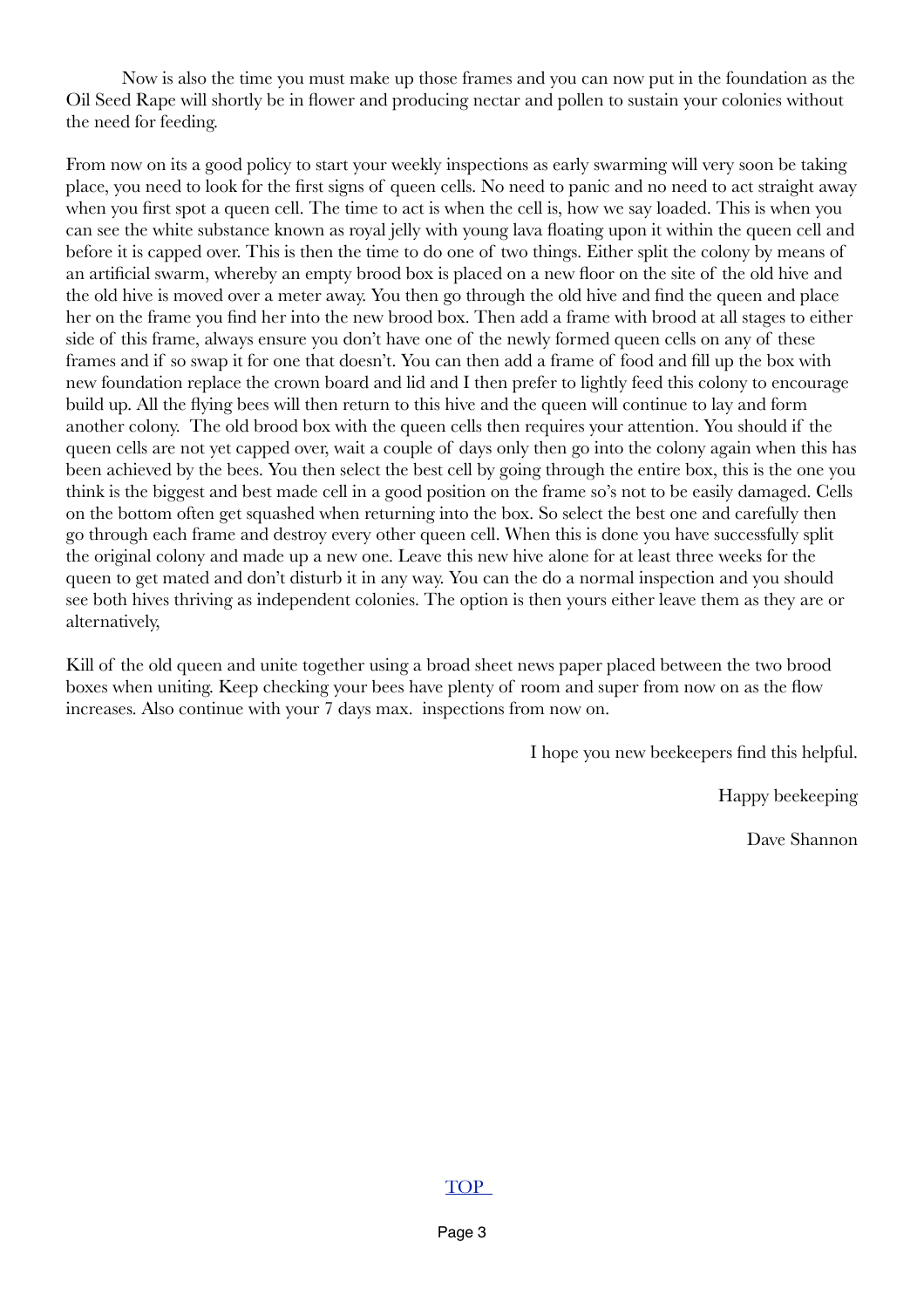### <span id="page-3-0"></span>Bishop Burton Special Offers

### Only available at the Bishop Burton Conference

We are looking forward to meeting you all at the Bishop Burton event in April. Come along for one time only prices on a selection of jars, lids, & pails to take away on the day.

Wishing you all a very Happy Easter from all of us at Spinks Compak Ltd

## **SPINKS com** pak

- **Honey Jars and Lids**
- **Food Jars and Lids**
- **E** Food Grade Pails

See our comprehensive range at www.spinkscompak.com

Or visit our showroom 9 Shannon Street Leeds LS9 8SS

**Call Gemma** today on -0113 2350662

## **BUY BRITISH GLASS Beeswax Glass & Plastic Jars**

Distributors for the 3 British Glass Manufacturers We have now taken stock of our British Show Standard Honey Jar



Working with the British Glass Industry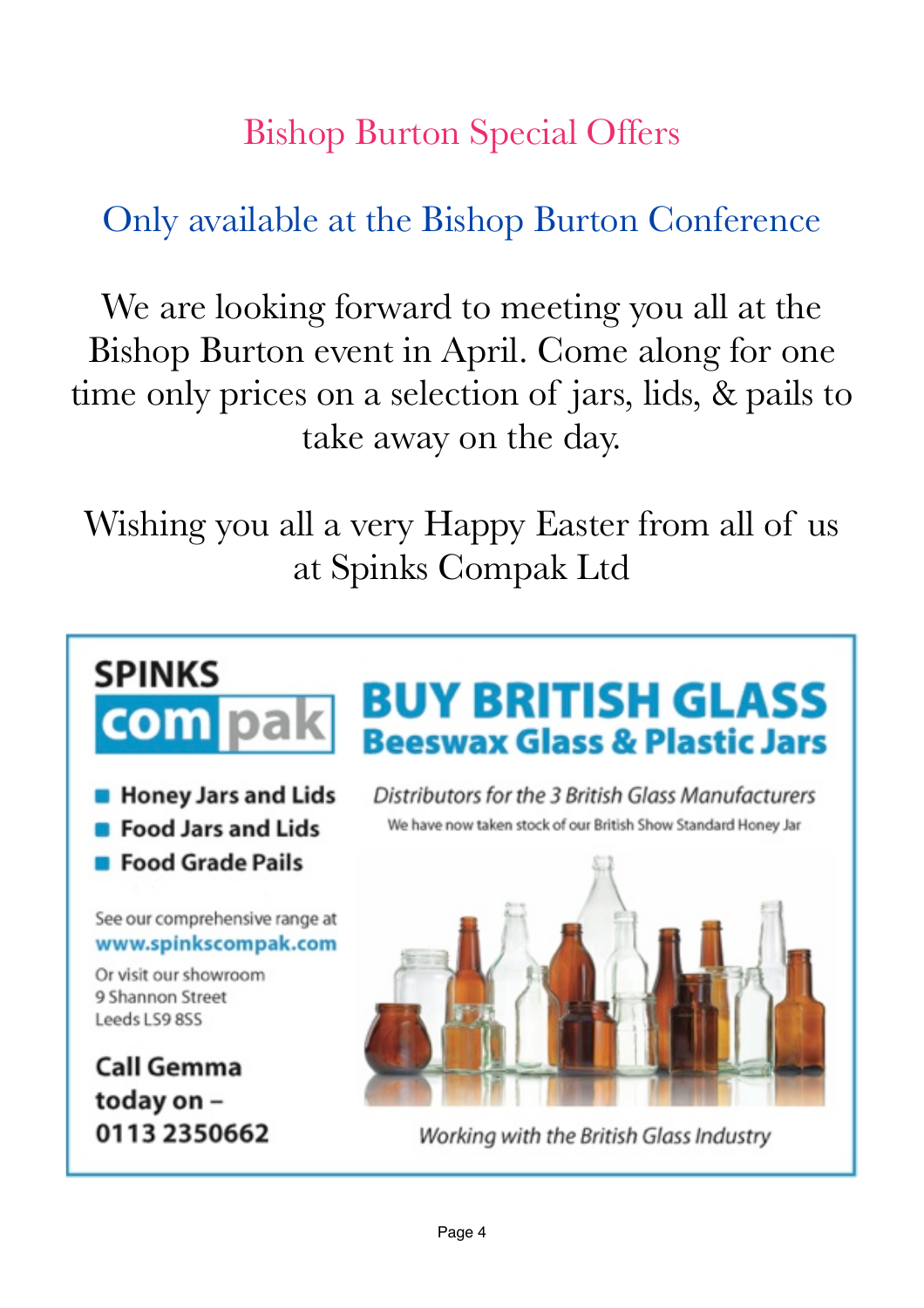### <span id="page-4-0"></span>Advertisements Page

Hives and all beekeeping woodwork made to order by craftsman

Special orders welcome

Contact Malcolm Padfield

 'On the Keeping of Bees' by John Whitaker

is now available for kindle much cheaper

Go to [http://www.ypdbooks.com/](http://www.ypdbooks.com/ebooks/604-on-YPD00565.html) [ebooks/604-on-](http://www.ypdbooks.com/ebooks/604-on-YPD00565.html)[YPD00565.html](http://www.ypdbooks.com/ebooks/604-on-YPD00565.html)

Observation Hives

The best, and cheapest, 'nuc' based observation hives available

contact via the website [www.observationhives.co.uk](http://www.observationhives.co.uk)

Package nucs (available May) - Malton area

Well bred bees from a reputable commercial beekeeper

2lbs of bees with a young queen on a frame (£140)

07971 533064

Joe Jacobs

Chairman Ryedale BKA

### Beekeepers Auction Airedale Beekeepers Auction Monday 14th May at 7.30 pm East Riddlesden Hall Keighley

More details from [suebeebuzz@tiscali.co.uk](mailto:suebeebuzz@tiscali.co.uk) or [www.airedalebka.org.uk](http://www.airedalebka.org.uk)

Wednesday 18th April Joint BKA Meeting at Ilkley - Christchurch Hall Graham Royle "If Heath Robinson had been a beekeeper"

Contact sue for more details [suebeebuzz@tiscali.co.uk](mailto:suebeebuzz@tiscali.co.uk)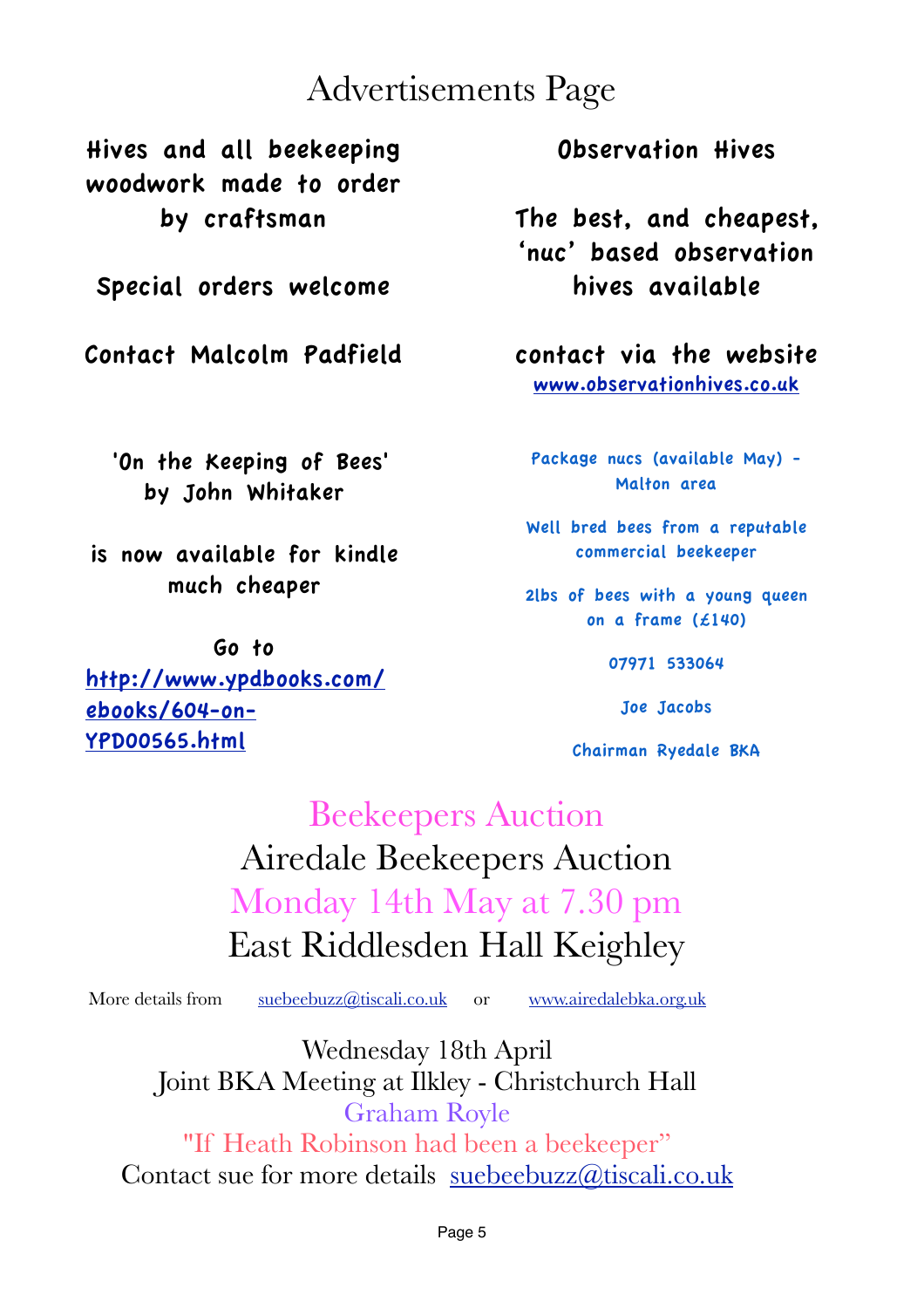### WBC Solutions

I have had two WBC hives for over 35 years, and since mesh floors came in I have been aware of a design problem. Firstly, if you want to use a card or board under the mesh for checking varroa mites, you can only get at it by removing all the lifts. Secondly, the space between the floor and the mesh is only about half an inch, so there is a thought that the mites might be able to climb back up.

This year I have modified the WBC floor of one hive as shown in the two photos attached; one without the mesh floor, and one with. I shall see how successful it is, but I thought the idea might be useful to WBC owners. Rather rough-and-ready carpentry, but they are old hives, not in the best condition.

James Benthall (EBKA member)

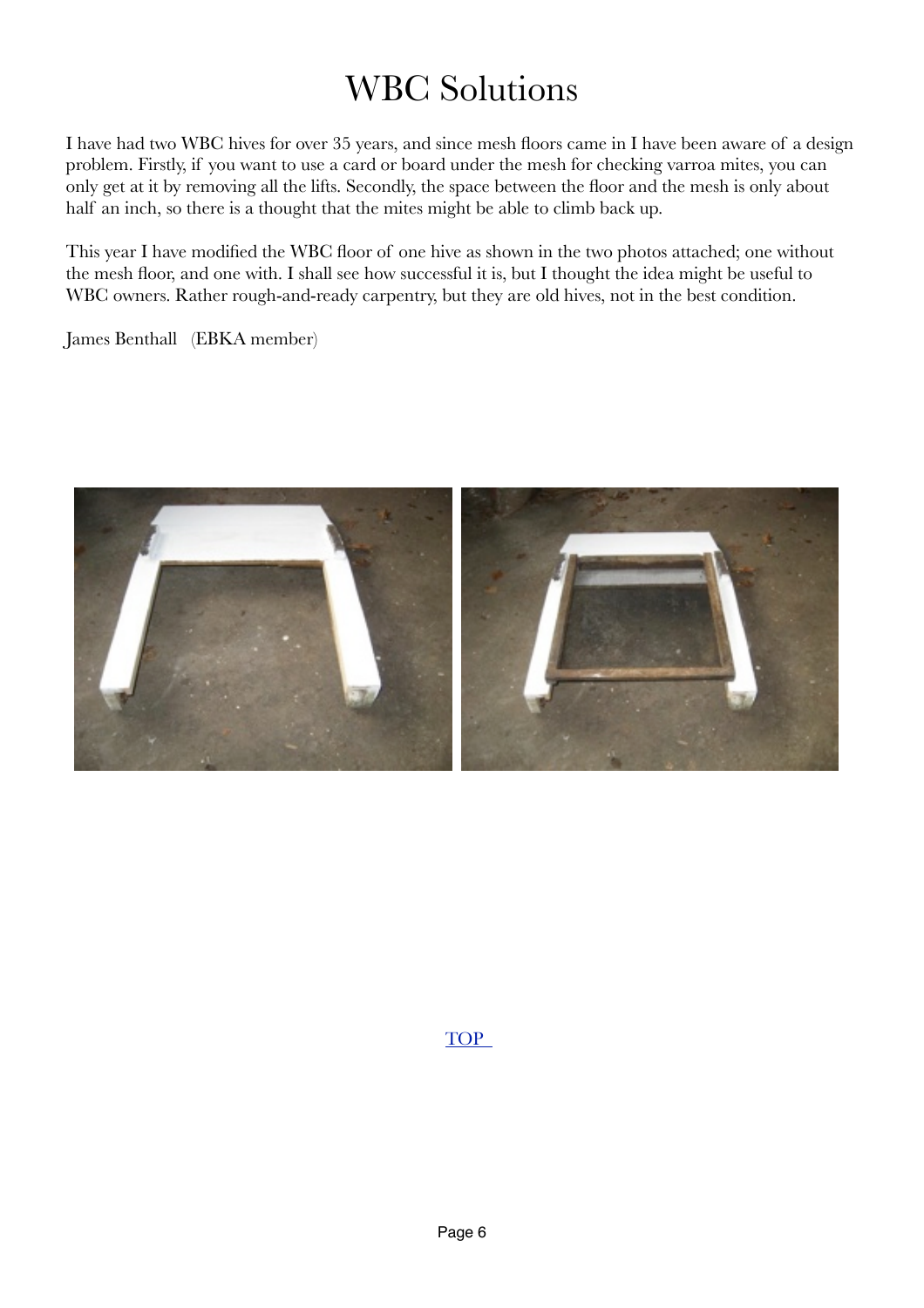## <span id="page-6-0"></span>Beetox not Botox Solution 4 the planet

 A train packed full of commuters rolling into Leeds station at 7.45 on a Friday morning is not my usual journey to work, I must admit I'm glad I do not have to do this every day, but today was going to be a bit different to my usual work day. I along with Ian and Bill two more members of the Bradford beekeepers association were heading to the Royal armouries to attend a conference, I was not sure what to expect to be honest. The event was set up by the Bradford based organisation Solutions for the Planet, their work job is to build up innovation partnerships between young people, businesses and communities. These partnerships are designed to create sustainable BIG IDEAS that will benefit our society, economy and environment.

 I met up with Ian and Bill the two other members of the Bradford association taking part and we were shown through to the main hall, here we had a stand allocated for an event being held for school children from across Yorkshire. The format was very simple, a big hall filled with lots of teenagers seeking help and advice from different business and organisations. The children were in teams which consisted of 4 pupils plus a teacher, these teams were selected to represent their school, in total 520 children were taking part so as you can imagine it was going to be a lively experience. Based around the perimeter of the hall were the various professional organisations and slap bang in the middle were Bradford Beekeepers.

 There were Universities along with big companies like Grant Thornton, Yorkshire water, First bus, Balfour Beatty and many more, so we were up there shoulder to shoulder with some multi million pound companies. We were to find out later that these other companies had paid  $\ell$ 8000 to participate event, we were invited to take part as we were seen as an ideal fit to the vision they had. Also being a relatively new association we were open to new ideas and ways of thinking, this they pointed out really come to light during the discussions we had held with them.





Two 'A' level students explain to the younger students the project they have been involved in for the last two years - PLANBEE.

They won the competition last year and are continuing to develop their scheme as they work their way through the sixth form. You can see from their presentation (left) that they are well aware of the problems facing our bees.

Page 7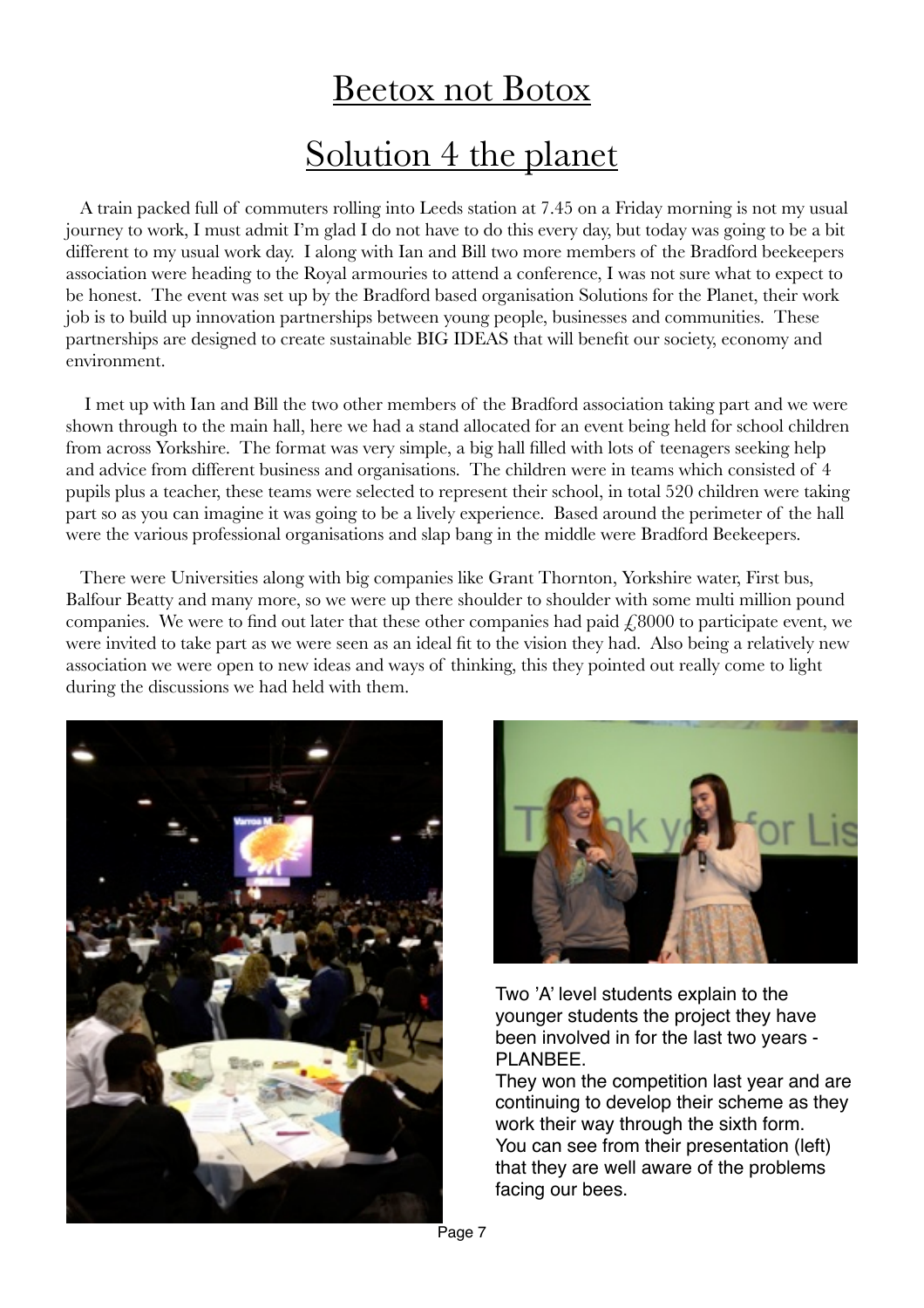At 9am we were briefed as to our roll for the day. The teams from the schools had to come up with a business plan that they could run, this plan needed to be sustainable and good for the environment. Their plan also needed to generate profit that would allow the business idea to develop. They would speak to the people manning the business stands to see how if they could tie it in with their service sector and products to make the idea work.

 Being your run of the mill beekeepers we had set out our stand to highlight how to become beekeepers through training courses, how the hive works and then the honey and basic wax products like candles. We needed a plan a "B" to highlight the other money making opportunities to run alongside the beekeeping. So it was out with the "post it" notes and we wrote down some of the other products that we can make with the help of the bees. Lip balm, moisturiser, creams, honey sweets, polish etc these notes we then stuck onto the hive roof.

 Once the event started and the rush the the big corporate stands (for their free goodie bags) had died down then the talking started. Even if we say so ourselves we had one of the best visual displays of all the exhibitors, plenty of photos coupled with interactive



displays like a lovely gabled roof/splayed leg national hive, some nice candles and such like. These things appealed to the adults in the room but with some of the teenagers it was the usual comments "urggh wasps", " I don't like them things" "one of them stung me once" we have all heard these sort of

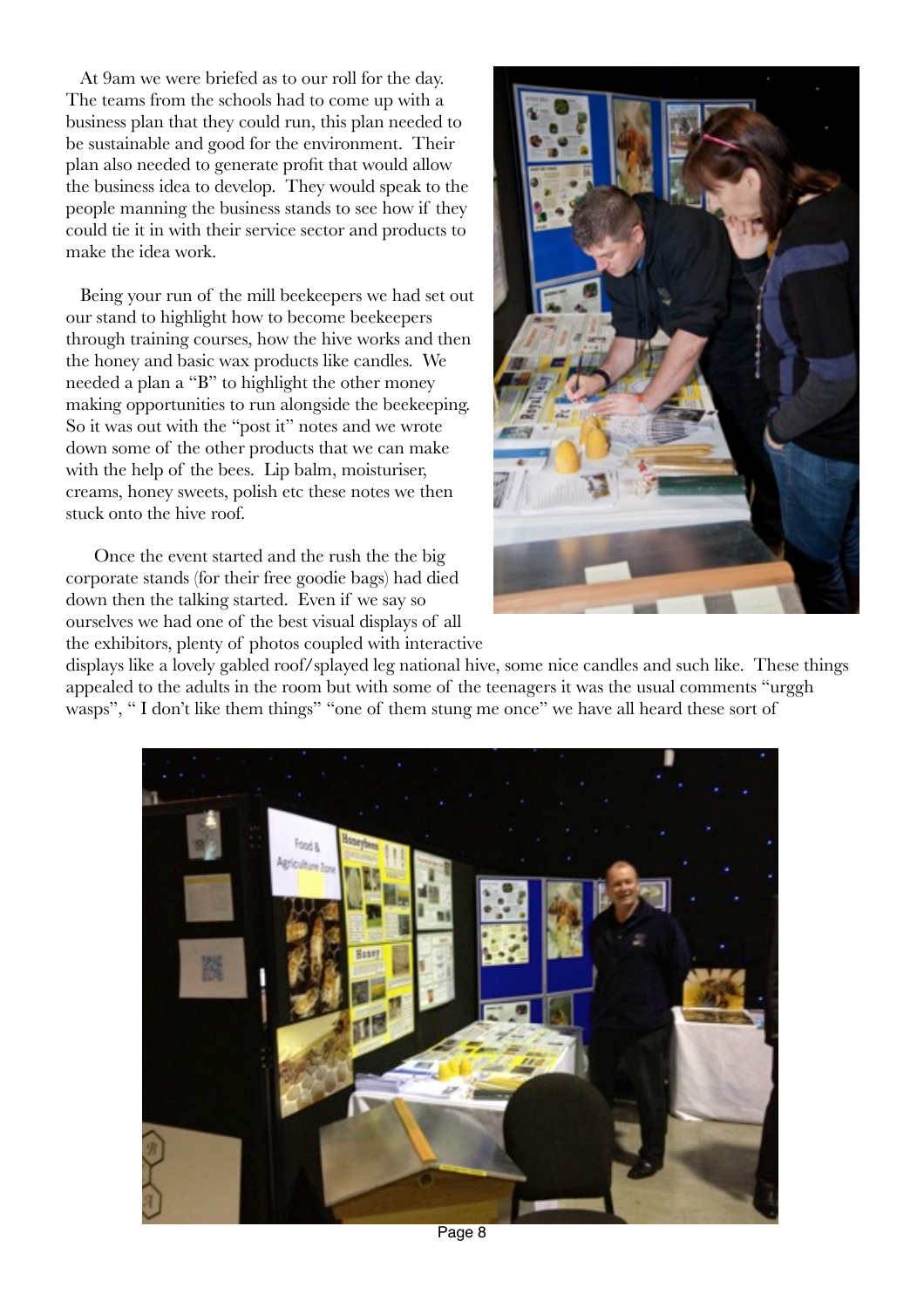comments before from people, the perception that any small flying coloured insect WILL sting you. When we heard these comments we tried to put into perspective, yes you will get stung but it is only as bad as stubbing your toe or hitting your hand on something. Yes it hurts but the pain doesn't last long and you soon forget about it.

 Our "Post it" marketing certainly made people stop and talk to us, we engaged with them as to what their business plan was and then found a way of bringing beekeeping into the plan (that's the salesman in us all) we pointed out the cost of making products like lip balm and moisturising creams were only pence compared to the pounds that people paid for them in the shops. The boys were certainly aware of how often the girls were using these products especially the lip balms! The girls looked at it as an ideal way of designing their own individual style/flavours. This then helped us to open conversations about range of products that we can produce from the hive, just think of all the fun experimenting in a classroom with different flavours and textures. Selling the products at your school, if that is not a captive customer base then nothing is. Honey and candles, they can be sold to the older generation teachers and parents, it is the trendy cosmetics where someone flicked on the light and got the younger people really interested. The enthusiasm with some schools had the teachers coming up asking how they could go about starting to keep bees at their school this was nothing to do with their projects they just though it would be a great thing to do.

We ran through the course options explaining how we could help them to become beekeepers, everything we explained would be backed up with a solid support network from an official beekeeping association. This learnt knowledge could then be kept within the school and passed down to pupils in the following years. Hive construction, nearly all schools have woodwork depts. Or are they now given some modern type of dept name? If they manufactured the hive it would keep them costs to a minimum and if everything goes to plan you can expand your apiary to a size that suits. We truly felt that with all the talking and leaflets that we handed out we have made some great first steps directly with the pupils, only time will tell but we do feel very positive about the whole event.



 On the whole it was a great day and an enlightening experience. From the feedback that we have had back everybody including the business organisations that exhibited nothing but positives will come from attending the event. Bradford beekeepers already have other events in the pipeline to allow us to go onto the next level in achieving our vision, WATCH THIS SPACE!!!!!!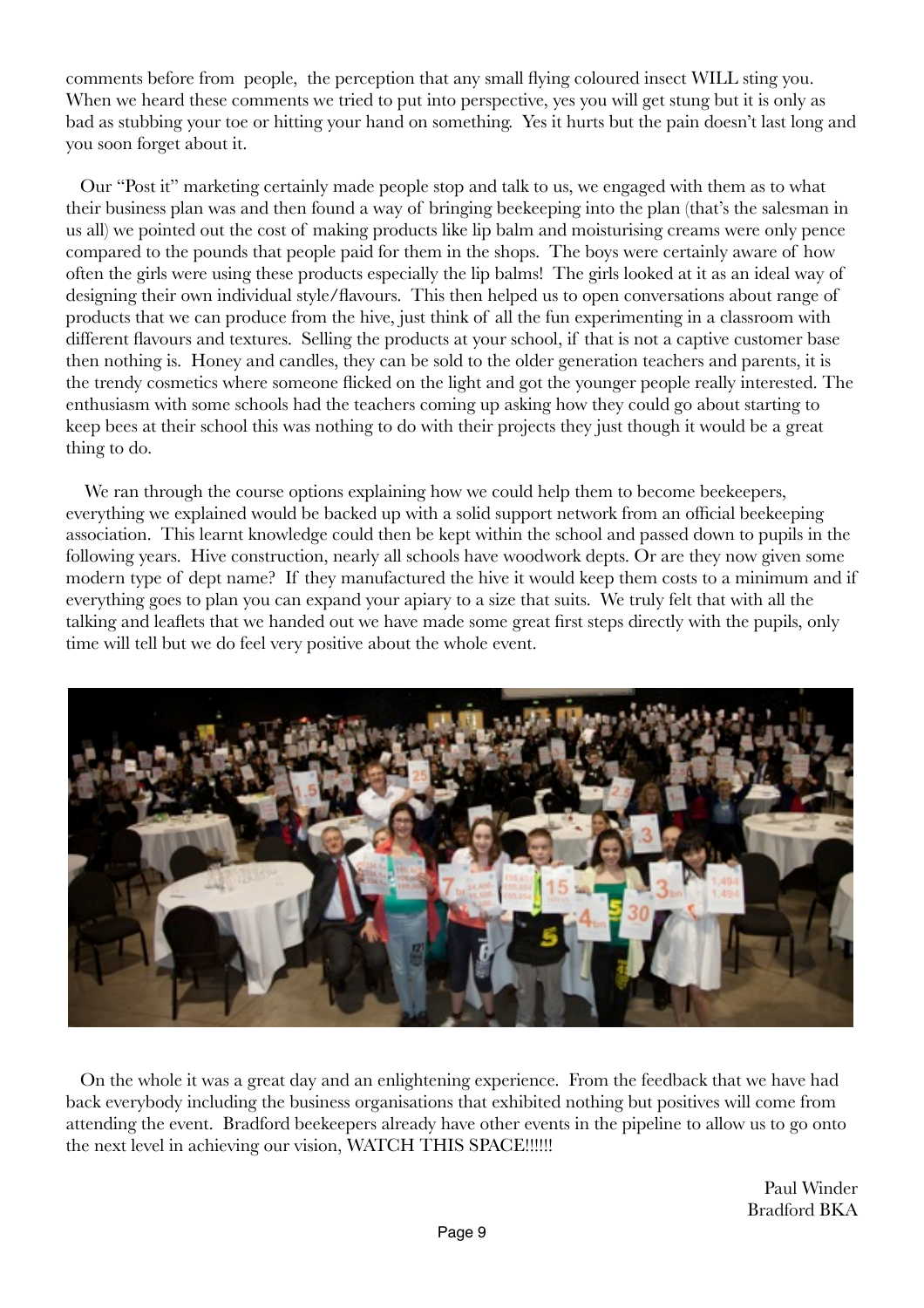### <span id="page-9-0"></span>Sheffield Beekeepers' Association

Sheffield BKA was re-launched November 2010 after some 6 years in the doldrums and managed to enlist 55 members in its first year. This year we are already up to 67 members with more joining every week. We're not only getting enthusiastic beginners we're also getting a lot of help and support from members of neighbouring associations – Rotherham, Chesterfield and Barnsley – many of whom have dual membership.

It's been marvellous to be able to launch a beginners' & novices' course in our first full year and we have 28 trainees signed up with a team of 12 trainers to take them through the Basic syllabus. Nearly half our trainees are women, and the youngest enthusiast is 13 yrs old. We've based our course on the BBKA CiCs but decided to combine the white & yellow CiCs into one 10 week course. We are very pleased to have such a large number of trainers - not only do we have a wide range of experiences we can also boast a good student:trainer ratio – something that will be quite important when the practical sessions start with the warmer weather.

Some people advise against having too many different trainers but we're already finding that the discussions we have in our sessions are very productive and instructive in showing beginners (and the more experienced too) that there is more than one way of doing things and that they all have validity.

We do charge for the course – which we feel has a dual benefit. First it encourages people to place a real value to it and hopefully to attend every session. Second, it is a source of revenue that we are able to plough back into purchasing hives and equipment that will benefit the trainees and other members alike.

We asked people to write something about the course. Our newest member wrote her piece the same day! It's very rewarding to get feedback so positive.

Next item on the agenda is queen rearing – about to start in the next few days - and hopefully we'll start up intermediate level training next year.

> Phil Khorassandjian Secretary Sheffield BKA

### Bees, Hives, Hammers and Nails

As a complete bee novice I couldn't have picked a better course to attend than the one delivered by Sheffield Beekeepers' Association. The 10 week course seems like a big commitment at first but two weeks in I'm finding it inspirational to say the least. The group is made up of people from all walks of life with varied experience from the 'wannabe' like me to the veteran beekeepers with 25 years plus experience and all stages in between. You couldn't wish for a more friendly or welcoming group of people, which is great when you're the new kid in town! Two weeks in we've covered a lot of ground including bees, hives and just last night had real hands on experience of building frames (hence the 'hammers and nails'). I'm looking forward to the rest of the course and can rest assured that even when it's finished I have a group of new friends to rely on if I need help or advice.

> Sharron Baroudi Novice Beekeeper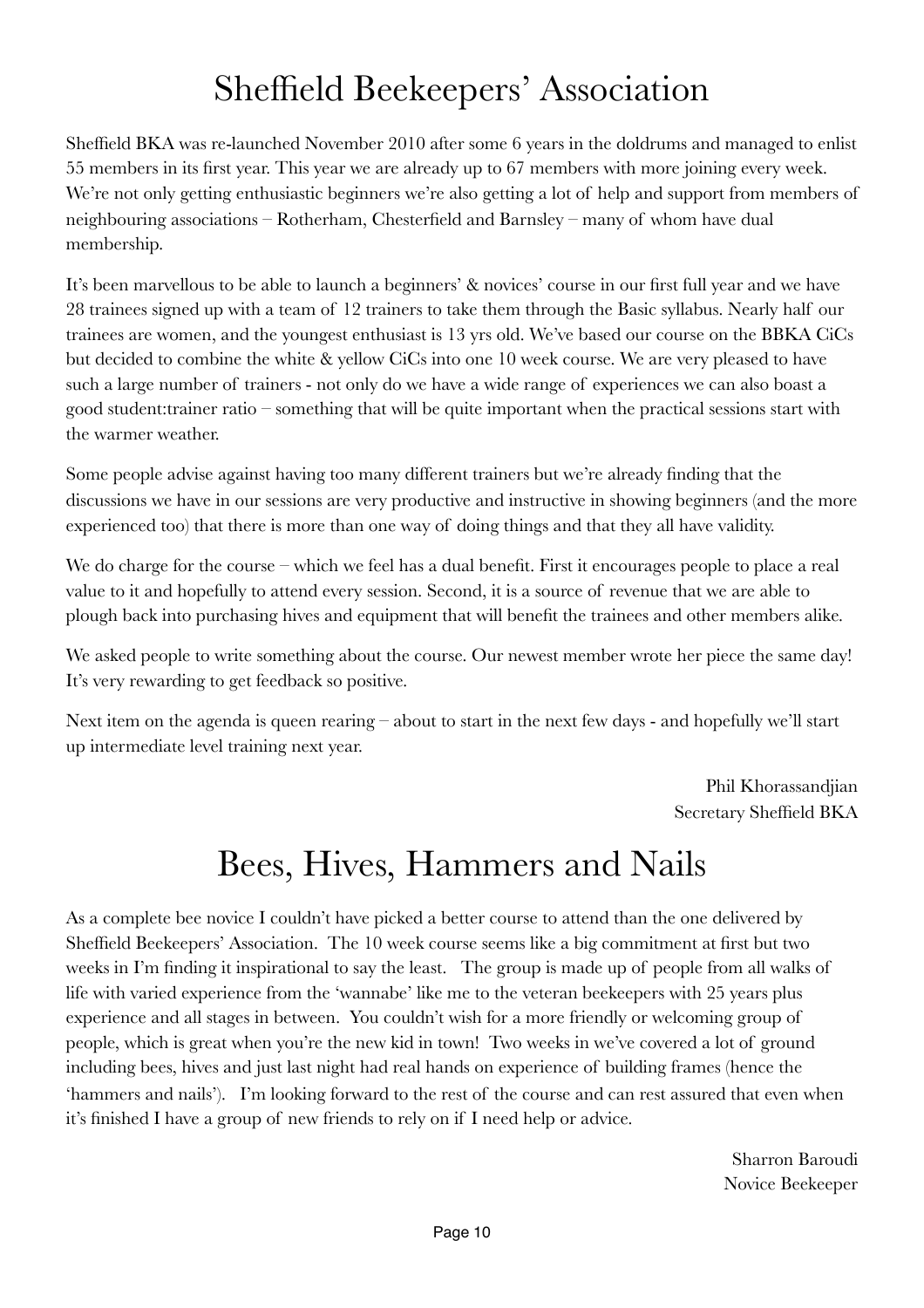### <span id="page-10-0"></span>Floorboards

The piece in January's e.Newsletter from Barbarian of Halifax BKA writing about bees drawing comb under frames when using a standard <sup>7/8</sup> floorboard and by reducing the depth to <sup>3/8</sup> he eliminated this problem. He then went onto say that he had made an entrance reducer.

I suggest that if Barbarian went a little further and reduced the depth of his floors to  $\frac{1}{4}$ " and entrance width of no more than 4 inches, there is no need for entrance blocks – the entrance stays the same winter and summer.

There is no congestion and bees can defend this smaller entrance easier, although if the colony is weak, wasps will still be a problem.

The necessity to put mouse guards on every autumn is eliminated.

We are taught to take entrance blocks out when the colony has built up in the summer to give bees an unrestricted access and to help in keeping the optimum temperature inside – with the proviso – keep an eye open for robbing and wasp activity in which case you replace the entrance block.

I have written in the past on what I consider to be the amount of unnecessary work involved in beekeeping. Putting in and taking out entrance blocks comes under that heading.

Barbarian's problem stems from when the National hive was first conceived. The depth of the floor was  $\frac{7}{8}$ " and, with bottom bee space, gave a depth of  $1\frac{1}{4}$ " under the frames. This is well in excess of bee space. Consequently bees draw comb in the space below the frame.

I cannot find anything in the literature that I have about when the National hive was "invented". Can any one throw some light on this?

The specification of the Modified National Hive came out in 1946, still with a floor depth of  $\frac{7}{8}$ ".

 British Standard deep frames came out in 1882. The shallow frame probably came into existence when the National Hive with shallow supers was developed.

> John Fuller York + Barkston Ash BKA.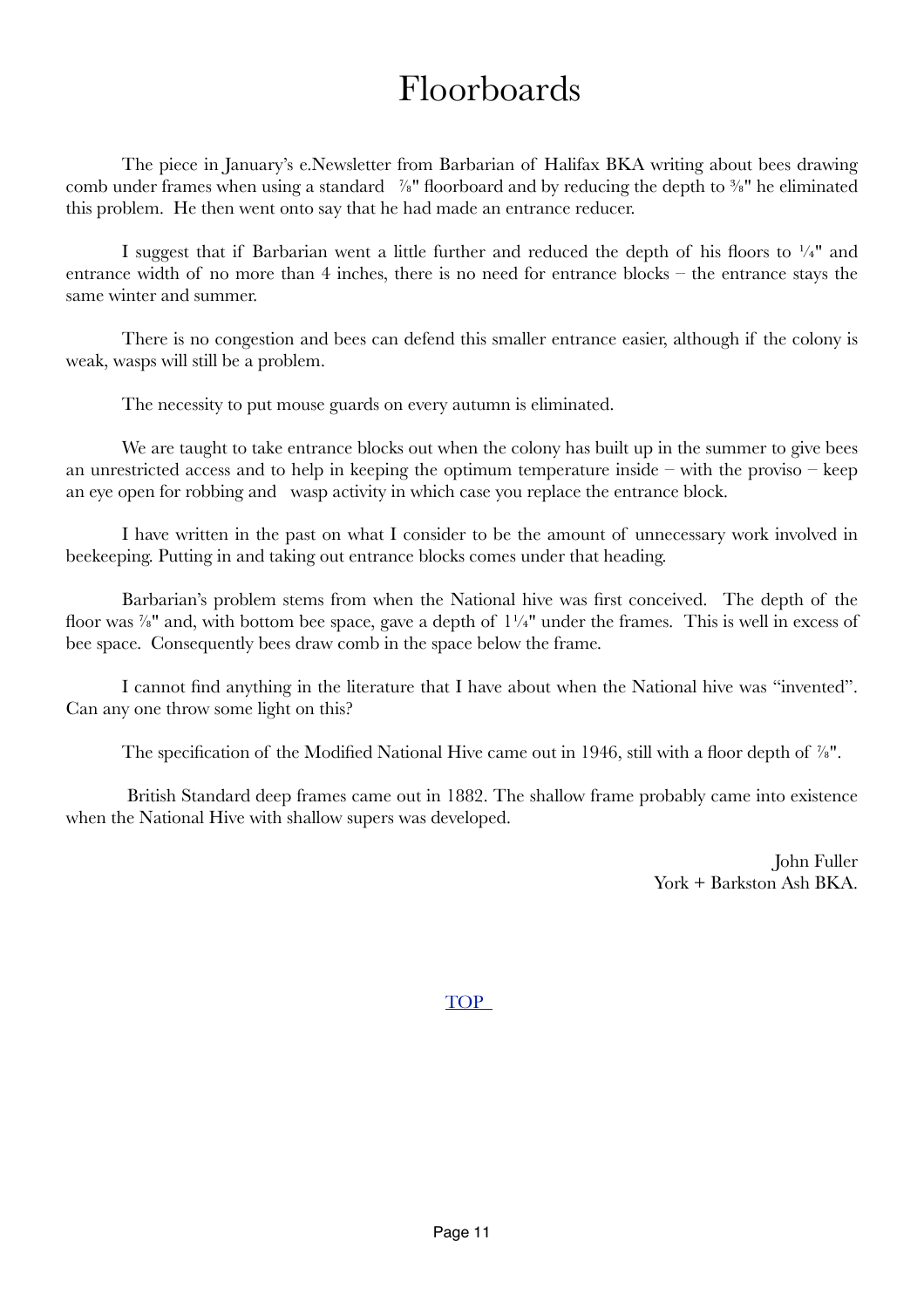### Visit to the Auckland Beekeepers Club –February 2012

My husband and I spent a very interesting time in the company of the Auckland Bee Club. Their apiary, which is based on the Unitec Campus in Mt Albert, has six hives comprising Langstroth, National and long hives. (photo). Also note that the only person wearing any protection is the member opening the hive.

They have 350 members, many of them living 50m kilometers or more from the apiary. They meet every month during the beekeeping season October to March. They are, of course, at the end of their

<span id="page-11-0"></span>

season and Saturday 11<sup>th</sup> February was an open day for members and also for the general public, with honey extraction demonstrations in the afternoon.

Two demonstrations of honey extraction were carried out, including The two bucket method. The beginners are encouraged to use the latter system as most of them have one hive. The bottom bucket is an ordinary plastic one, the top bucket is the same but has a metal mesh floor. Honey from the comb is scraped into the top bucket and it filters through into the bottom one, leaving the wax behind.

The long hive (photo), has a floor and brood box measuring 3ft wide 18 inches, with honey supers on top. The brood box has three entrances and two queens in this hive. Queens are separated by two QE's along the top of the brood box and a vertical divide QE is placed half way along the length of the brood. At the time of the photo there were six boxes of honey frames on this hive, ready to be extracted.

Until this year members have been able to sell their honey to the public or had given it to charities so they could raise money for



their worthy cause. Due to the new food regulations in New Zealand, honey not produced for yourself needs to be harvested in a commercial kitchen. Some bee clubs have set this up for use by members but, alas, not the Auckland Bee Club.

A most enjoyable visit. I will stay in touch with them to see what developments take place with regard to the new regulations.

> Terry Beddows Bradford BKA

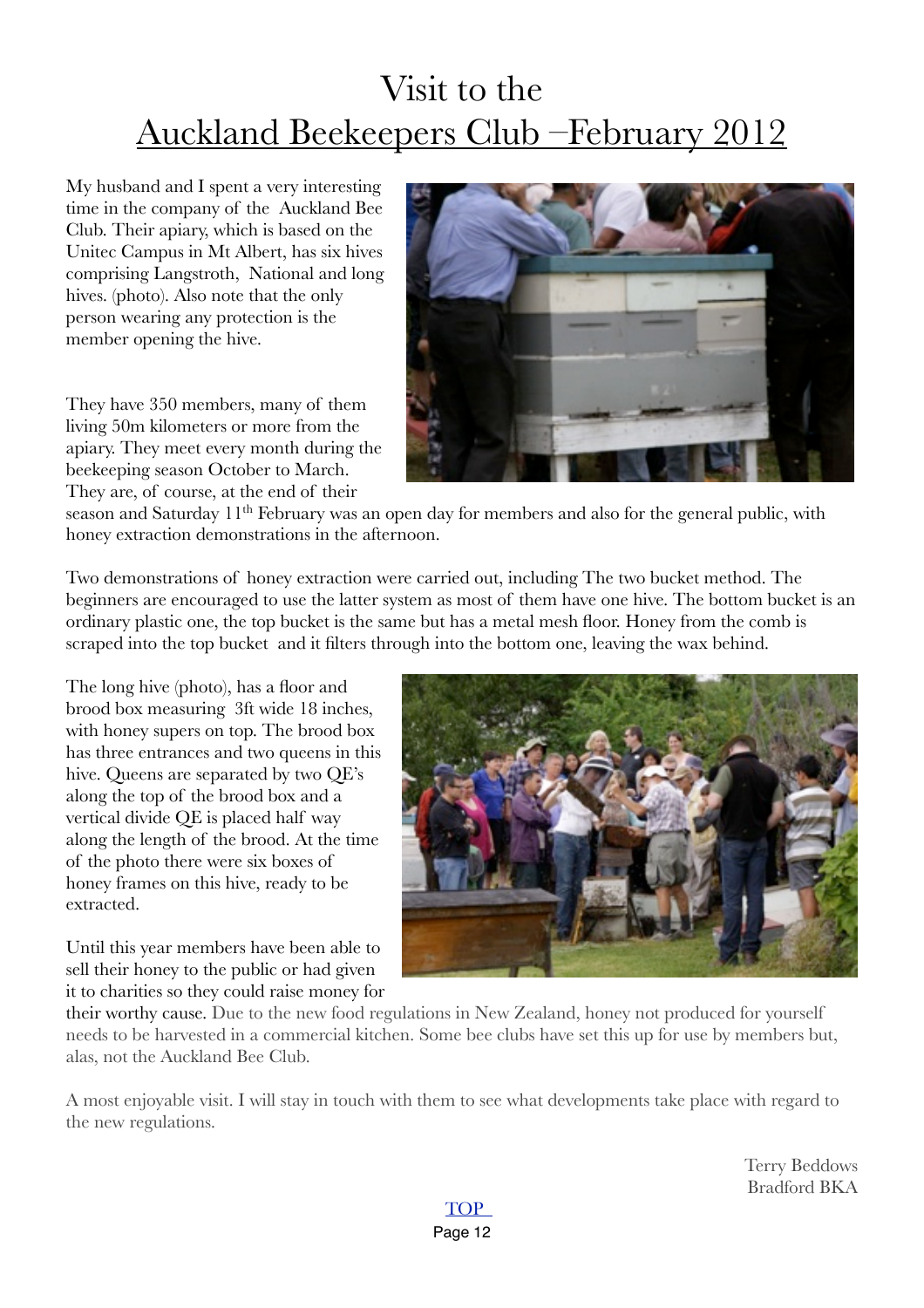### <span id="page-12-0"></span>A Beekeeper's Diary (March)

#### Week starting 5<sup>th</sup> March

Having received the foundation from the equipment officer I set to work making up almost 200 frames. Some of them were refurbished and some new. Refurbishing is hard work, removing wax, propolis and nails and then sterilising. Bu now they are racked and ready for the spring, and the majority will be used for Bailey frame exchanges that I will carry out once the oil seed rape is well into flower. At the same time I have made a few more entrance ekes which the procedure requires. As the week progressed the weather became quite spring like. Pollen, by the bucket load, is being collected into all colonies in the home apiary. I'm raring to go but reason tells me that there is no benefit to opening up hives until April. Indeed that would be more likely to be harmful than beneficial to the bees. I have spent several hours splitting up clumps of snowdrops in the wood, an investment for the good of my bees in the years to come. And this year, finally acknowledging that our vegetable garden is far too big for just the two of us, I've ordered a number of packets of seeds, phacellia and anise hyssop, that will act as both a green manure and a source of nectar for my bees and other pollinators later in the year.

#### $10<sup>th</sup> March$

At 7.30am the catkins of our witch hazel were covered with honeybees and queen bumblebees. It looked like it was going to be a beautiful day.

However the entire day was given over to attending the YBKA Spring ADM conference at the pavilion on the Yorkshire Ground. It did not disappoint expectations. The mornings talk was excellent, the best I've heard for a while and the afternoon ADM meeting more than delivered on frustration which left my brain spinning until bedtime. The normal, rather disappointingly small, crowd attended and it is difficult to understand how so many YBKA members, having paid their capitation, should choose to miss out on this orgy of raw passion.

But back to the morning talk. The speaker was Ron Hoskins from Swindon, a totally remarkable man. Having served on the BBKA executive, in about 2001, at the age of 70, he decided to resign and devote his energies to selecting and breeding bees that could live with varroa without chemical treatment. After eleven years he is able to demonstrate how well he has succeeded. To get to this point he had needed to set up two apiaries, the second after the first was vandalised, he mastered the skills of artificial insemination, and he collected and examined under a microscope over 100,000 dead varroa mites. What he discovered was that some strains of bees were able to remove and kill the varroa mites and in addition were able to select brood cells that contained honeybee larvae that had been infected by varroa and then remove these immature larvae. By selecting and breeding from the queens whose colonies best demonstrated these hygienic properties, Ron had produced a strain of bees that have not required chemical treatment for over a decade. Besides the story of Ron's remarkable endeavour, the talk was littered with pearls of beekeeping wisdom. I particularly liked his suggestion of how to usefully use culled queens.

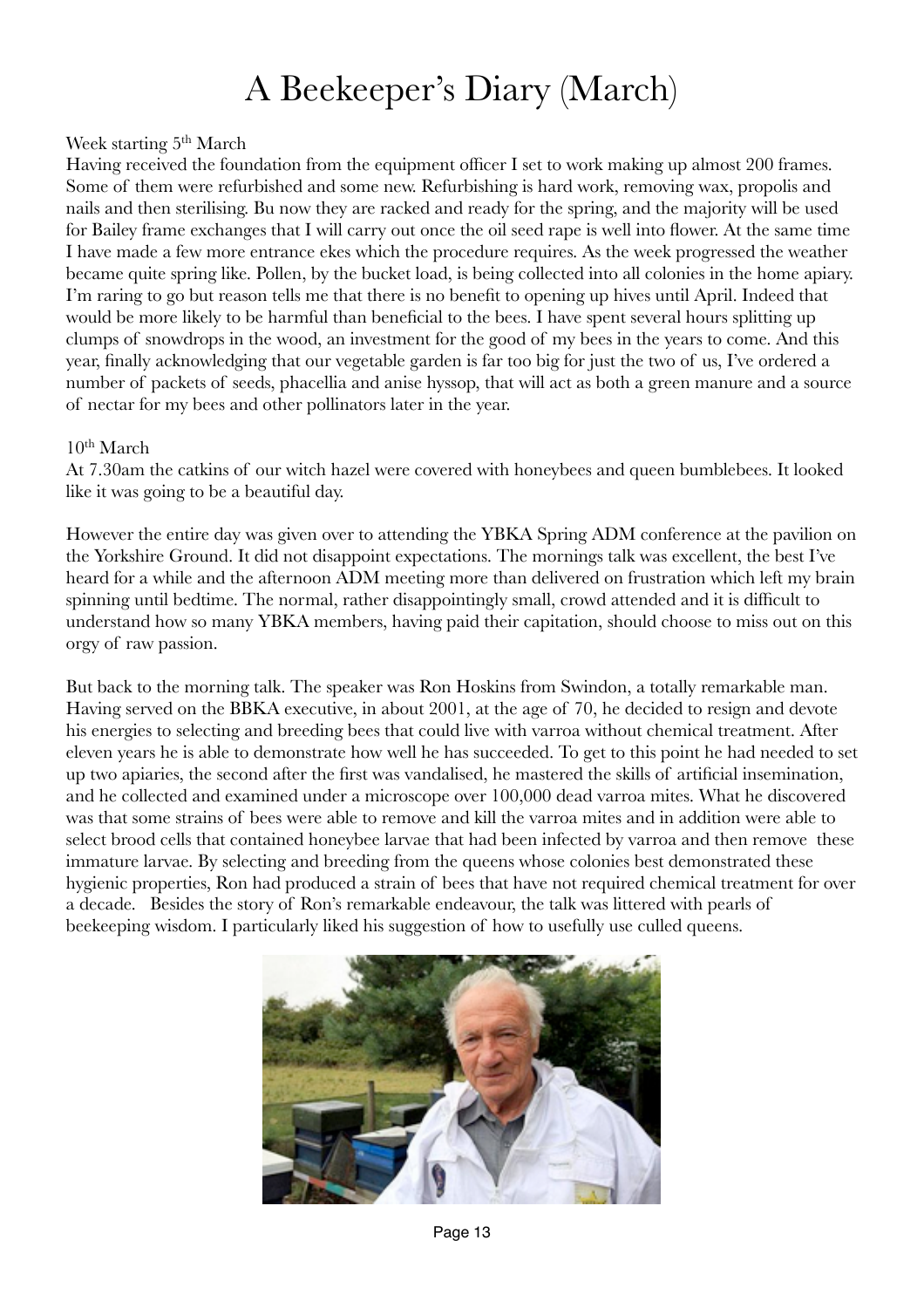After lunch there was the ADM meeting. The new treasurer demonstrated that he has his feet well and truly beneath the table. The future of the Bishop Burton conference unexpectedly raised some heat, surprising when it seemed everybody seemed to agree that it was a good event that YBKA should be prepared to subsidise , but it was in the wrong place. Ferrybridge would suit me fine.

And then there was the question of the new pavilion. The arguments were protracted, bad tempered and quite frankly left me confused. Frustratingly a number of pertinent facts didn't manage to get an airing:

- 1) The vast proportion of members of YBKA have never been to the existing pavilion and, going by the past, are unlikely to ever visit the new pavilion
- 2) The vast proportion of members of YBKA have never exhibited at the YAS honey show. Regular exhibitors make up less than 2% of our membership.
- 3) When the honey show was moved out of the food hall we were led to believe that a replacement building would be provided after one or two years, at no cost to YBKA.
- 4) The Yorkshire Show Ground is within the environs of Harrogate and Ripon BKA, not YBKA.
- 5) In the last few years there has been no YBKA event undertaken at the pavilion that has been prejudiced by the limitations of the size or facilities of the current pavilion.
- 6) The vast majority of members of YBKA have no interest in any persisting ill feeling between some members of Harrogate and Ripon BKA and some members of YBKA.

I ask myself whether, if we returned to the mid 1990's, it would still be considered to be a good idea to invest in a pavilion on the Yorkshire showground. The pavilion is under used by YBKA and its location and facilities make it unlikely that its use will increase significantly. On the other hand the association based in Harrogate is much more likely to use the pavilion fully and develop its facilities. It would be wrong headed to persist in opposing the Harrogate and Ripon BKA should they have ambitions to take over the new pavilion and can reach an agreement with YAS. The argument that we have already invested £52,000 in the existing pavilion reflects on the wisdom of past decisions rather than having a bearing on what is the right way to go forward.

As a thought experiment consider how YBKA would operate if we didn't have the pavilion on the Yorkshire Show Ground .

- 1) GPC meetings could be held at a room above pub in a central location (Ferrybridge)
- 2) AGM meetings and ADM meetings could be held in a village or church hall, school or work canteen. (Where I live out in the sticks, devoid of gas mains or landline internet connections, there are at least four halls within a three mile radius that could accommodate these meetings)
- 3) Module tutorials could move around, minimising the distance travelled for those participating.
- 4) Where classes or demonstrations are organised requiring bees the meeting could be held at an association apiary.
- 5) Having the YBKA pavilion does not in any way impinge on our members' ability to partake in the YAS honey show, and our members would still be able to actively play a role in the organisation of the show.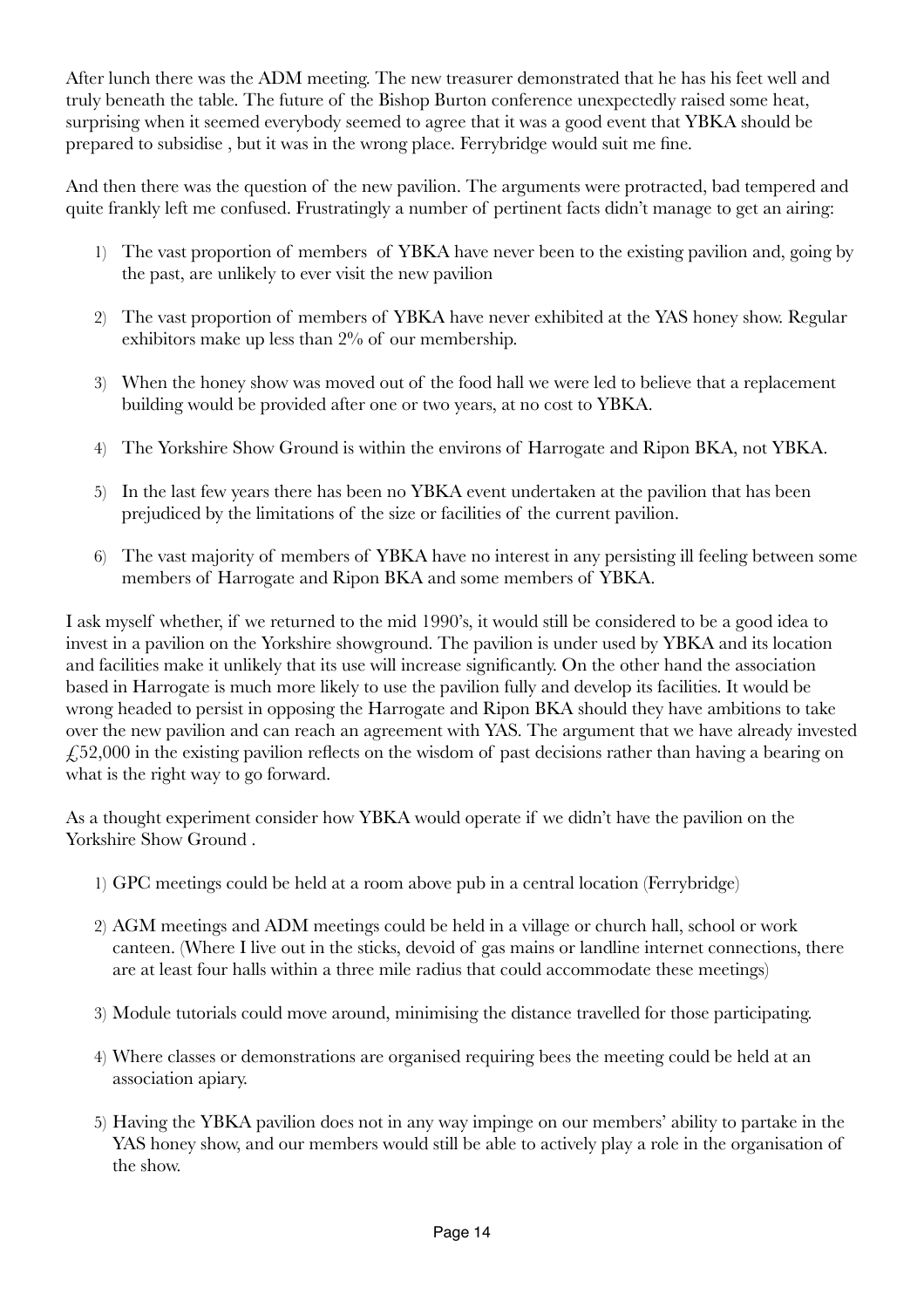6) While we continued to be invited we could still attend the Yorkshire show and school days, using accommodation provided by YAS.

The core activities, as defined in our constitution, would not be impaired, and indeed by reducing travelling distances there could be an improvement in participation. There would be a cost involved in hiring halls but we would no longer have any potential liability related to the Harrogate pavilion. If in the future we wished to develop a new headquarter building it would need to be located somewhere central to our Yorkshire area and be a beacon to those interested in beekeeping all the year round, not just for three days each year. That would be my vision. Now, being no longer a member of the GPC, I can be less constrained in expressing my opinions.

Finally, it was not surprising that a proposal to do away with the spring ADM was defeated. Who would want to forego such an afternoon of high drama!

#### 23rd February

The weather is unseasonably mild and the forecasters promise that this will continue for a week, becoming even milder. All indications are that the oil seed rape crop around my home apiary will be in flower within a few days. According to my diary last year the OSR came into flower in the third week of April and the earliest date I've noted in the past is 10<sup>th</sup> April. Bearing this in mind, and though it was a fortnight before I'd normally start and contrary to my stated intentions from only three weeks before, I decided to start my beekeeping for real. In two days I went through 23 hives. All had flying bees. I was marginally disturbed at finding that the first two colonies I looked at had drone laying queens. But this, it turned out, was almost the full extent of the bad news. Except for one other colony which had no brood of any type all had worker brood and ample stores, including pollen and fresh nectar. My main purpose was to insert queen excluders and ensure that all colonies had a super. My view is that this should be done before the OSR flow starts.

#### 24th February

I spent the Saturday morning invigilating for the BBKA module examinations. There were 14 examinations taken. It's a long term project for those involved but for the current group of candidates they are more than half way through the 7 modules. Next year Wendy, the education officer, is hoping that a new group will start the process by taking module 1. During the winter a series of tutorials are organised by Wendy to help the candidates. If anyone is considering pursuing this course of study next year, it is not too early to start thinking about it and possibly contacting Wendy for more information.

> John Whitaker Barkston Ash BKA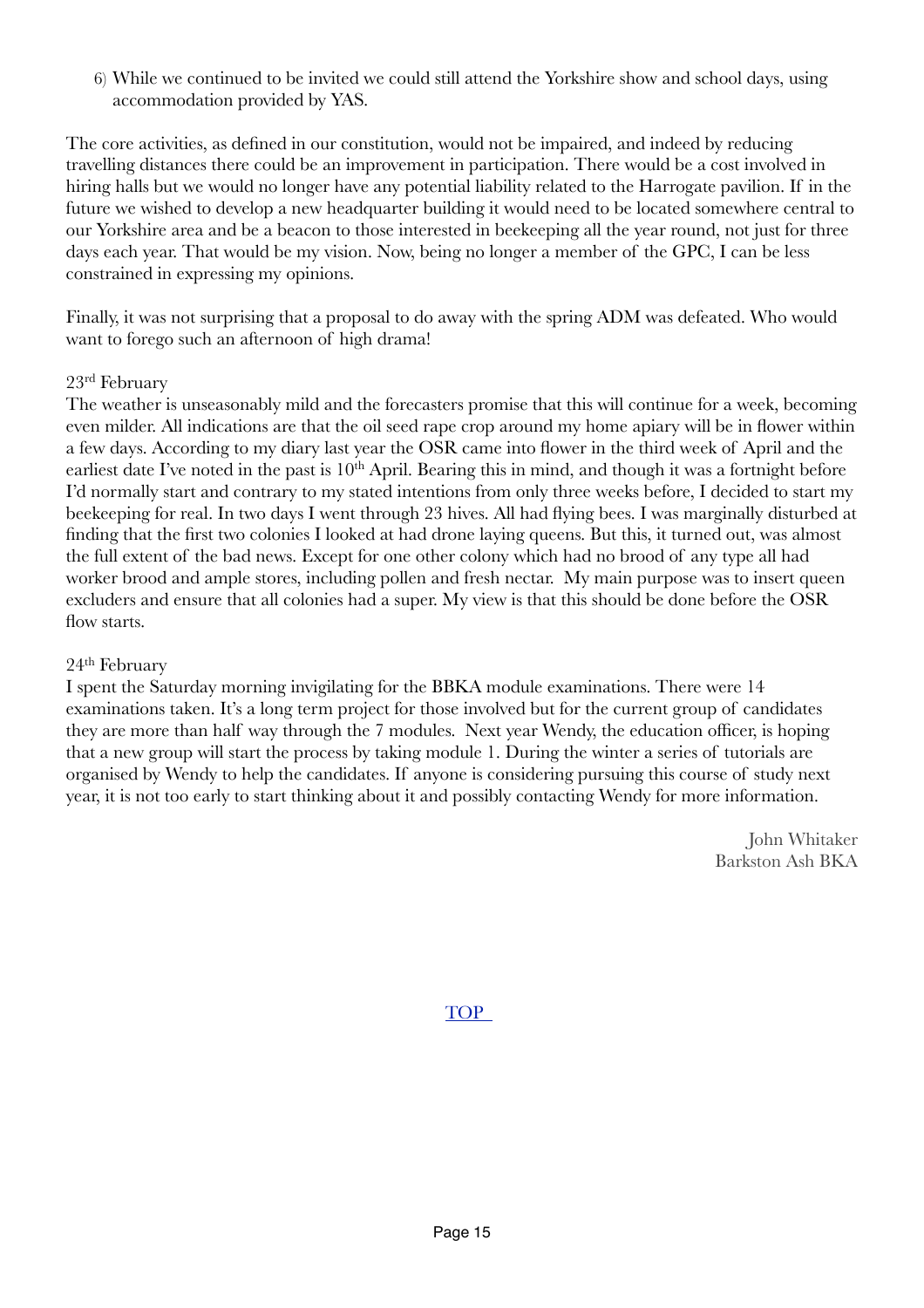## **Yorkshire Beekeepers Association Annual Conference**



<span id="page-15-0"></span>

#### **Yorkshire Beekeepers Association invites you to attend our annual conference at Bishop Burton College, Beverley.**

This year the event promises to be the best ever with three exciting and entertaining speakers talking about a beekeeping from many different angles and approaches.

The hot and freshly cooked lunch will, as always, be excellent with lots of choice. Refreshments are also available throughout the day.

After the talks you will have the opportunity to meet and talk to the speakers in smaller groups so that you can have a conversation with them rather than just ask questions.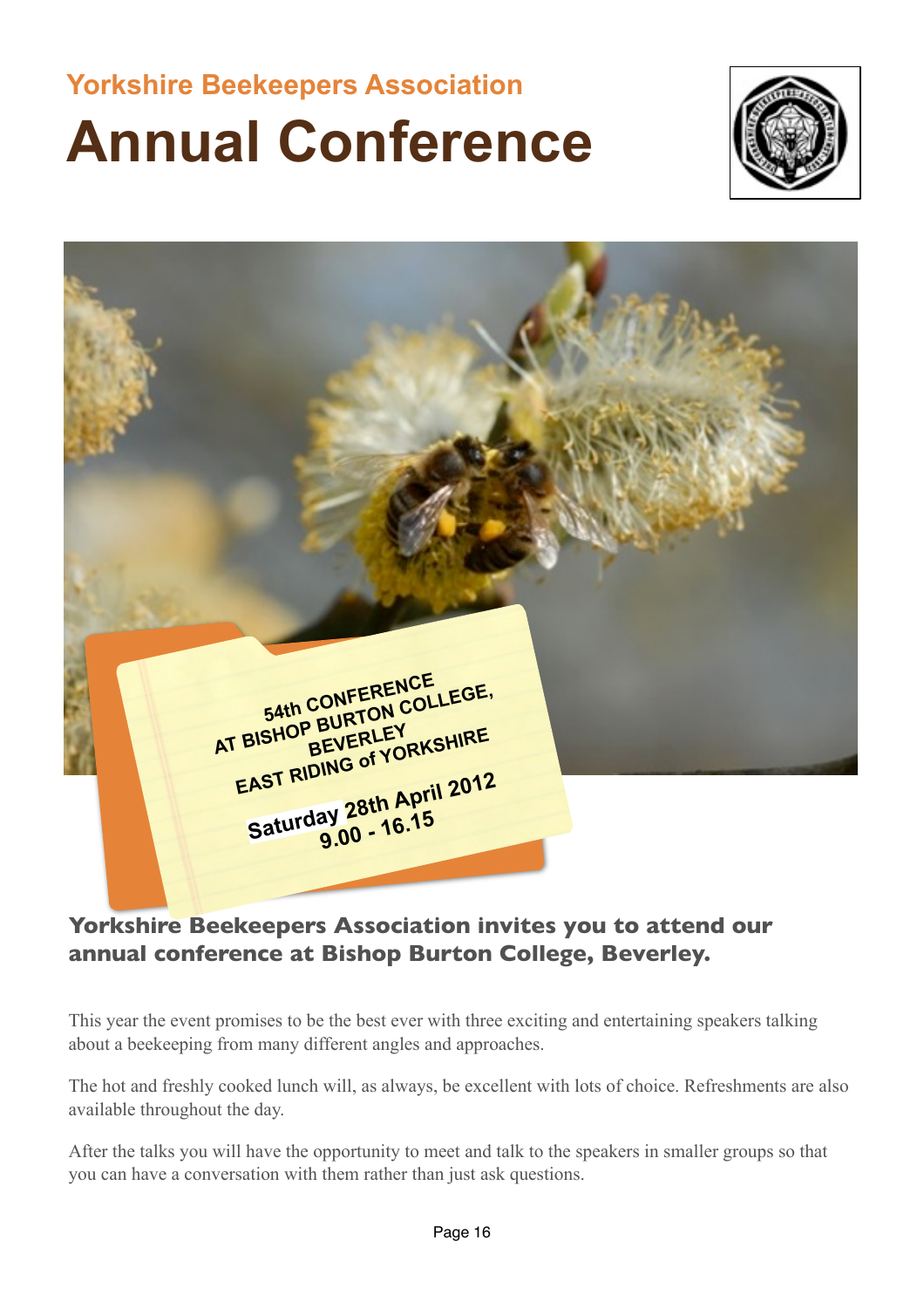### **Programme**

|               | <b>Location</b>                                                                |                           |                                                                              |  |
|---------------|--------------------------------------------------------------------------------|---------------------------|------------------------------------------------------------------------------|--|
| $0900 - 0930$ | Registration                                                                   |                           | <b>Bishop Burton College</b><br><b>York Road</b><br><b>Beverley HU17 8QG</b> |  |
| $0930 - 0935$ |                                                                                | Welcome and Introductions |                                                                              |  |
| $0935 - 1030$ | Dr Deborah A. Delaney<br>Honeybee Biology                                      |                           |                                                                              |  |
| 1030 - 1050   | Coffee                                                                         |                           |                                                                              |  |
| $1050 - 1150$ | <b>Wally Shaw</b><br>The bees know what they are doing but does the beekeeper? |                           |                                                                              |  |
| $1200 - 1300$ | Mrs Jenny Shaw<br>A Partnership in Beekeeping                                  |                           |                                                                              |  |
| Lunch         |                                                                                |                           |                                                                              |  |
| $1400 - 1500$ | Dr Deborah A. Delaney<br>Queen Rearing and Backyard Beekeeping                 |                           |                                                                              |  |
| 1500 - 1545   | Meet the Speakers Discussion Groups                                            |                           |                                                                              |  |
| 1545 - 1615   | Tea                                                                            | Goodbyes and disperse     |                                                                              |  |

## **Retail and Advice**

#### **The following will have stalls which will be available throughout the day**

*There is always time during breaks, at lunchtime and at the end of the day to ask for advice or to make purchases.*

#### **Yorkshire Beehives**

Suppliers of quality beekeeping supplies

#### **Northern Bee Books**

A variety of the latest beekeeping publications will be on sale.

#### **National Bee Unit**

An information stand will be available.

#### **Yorkshire BKA** Yorkshire BKA sales

#### **Spinks Compak**

Suppliers of all glass and plastic containers

#### **Cost**

**Event plus Lunch £25.00 Event no lunch £15.00 Student plus Lunch £20.00**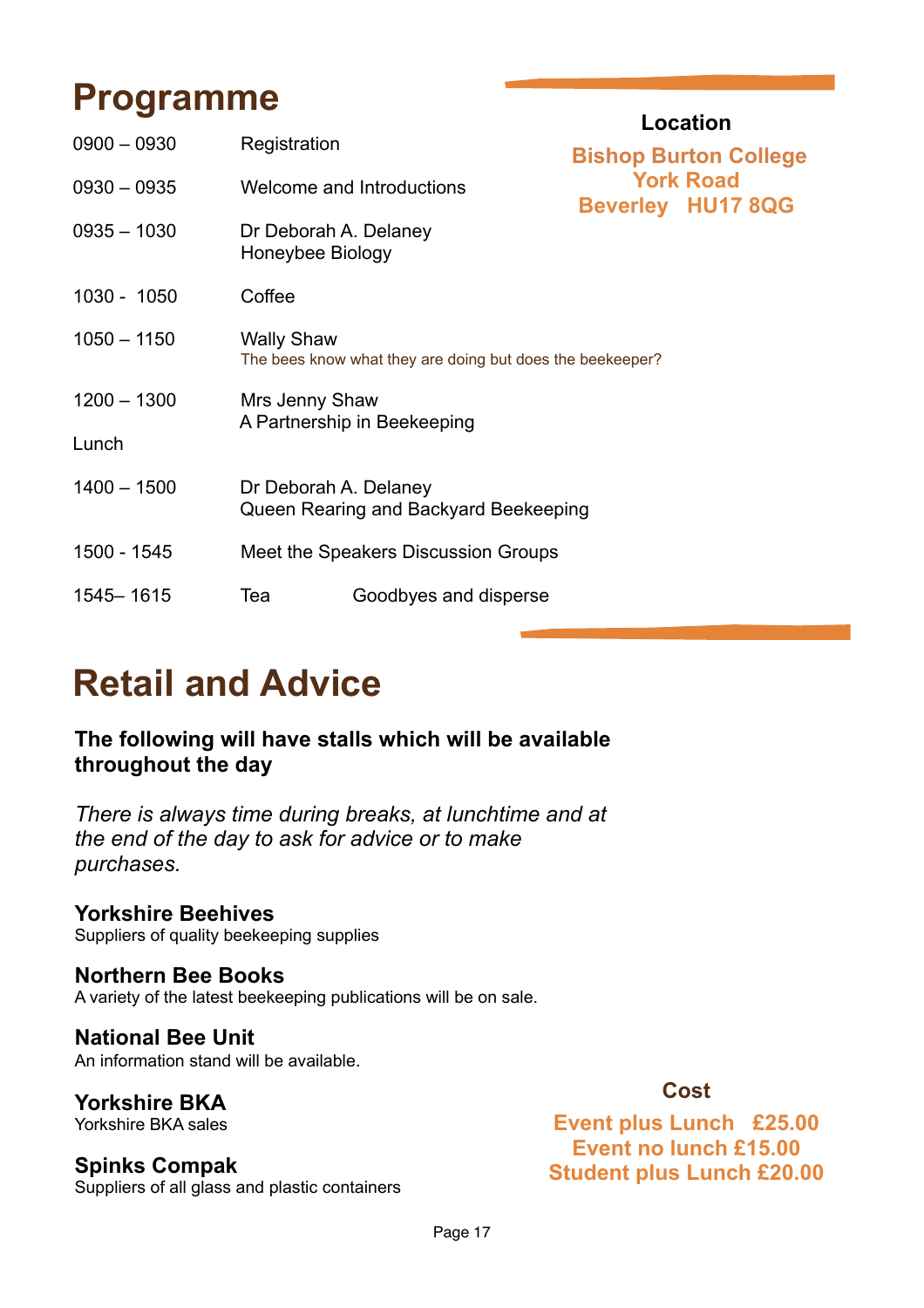## **YBKA Annual Conference 2012**

Booking Form, please submit by the 15<sup>th</sup> April 2012

### **Saturday 28th April 2012**

| Name 1                          |                                                     |                                                                 |             |
|---------------------------------|-----------------------------------------------------|-----------------------------------------------------------------|-------------|
| Name 2                          |                                                     |                                                                 |             |
| Name 3                          |                                                     |                                                                 |             |
| Name 4                          |                                                     |                                                                 |             |
|                                 |                                                     |                                                                 |             |
|                                 |                                                     |                                                                 |             |
|                                 |                                                     |                                                                 |             |
| Post code                       |                                                     |                                                                 |             |
| Telephone                       |                                                     |                                                                 |             |
| email                           |                                                     |                                                                 |             |
|                                 | No. of tickets @ £25.00 including lunch             |                                                                 | $E$         |
|                                 | No. of tickets @ £15.00 excluding lunch             |                                                                 | £           |
|                                 | No. of tickets Student @ £20.00 including lunch     |                                                                 | $f_{\dots}$ |
|                                 |                                                     | Please make cheques payable to Yorkshire Beekeepers Association | Total £     |
|                                 | Please advise if you have any dietary requirements. |                                                                 |             |
| Please send your remittance to: |                                                     | W Cadmore 104 Hall Lane Horsforth Leeds LS18 5JG                |             |

Telephone 0113 216 0482

**Conference Organisers**

Bill Cadmore Wendy Maslin Brian Latham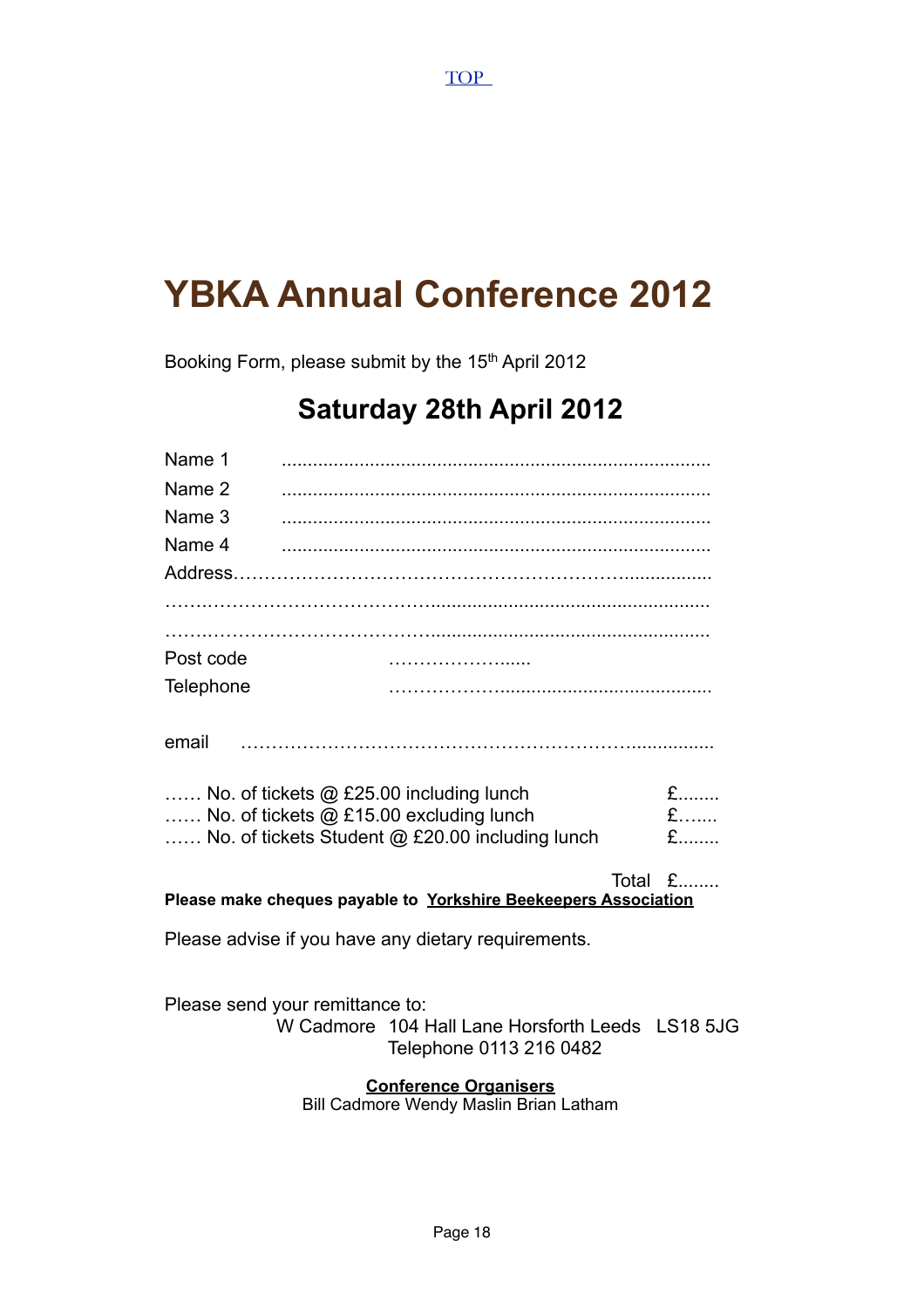### <span id="page-18-0"></span>Y.B.K.A. Calendar

| We hope to see many more members at our events in 2012.                                          |  |  |
|--------------------------------------------------------------------------------------------------|--|--|
| Joint BKA Talk                                                                                   |  |  |
| Christchurch Hall, Ilkley                                                                        |  |  |
| <b>Graham Royle</b><br>"If Heath Robinson had been a beekeeper"<br><b>BBKA</b> Spring Convention |  |  |
| <b>YBKA Annual Conference</b>                                                                    |  |  |
| at Bishop Burton College                                                                         |  |  |
| <b>Beverley BKA</b> Auction                                                                      |  |  |
| <b>GPC</b> Meeting<br><b>Airedale BKA Auction</b><br><b>GPC</b> Meeting                          |  |  |
| <b>General Husbandry Training</b><br><b>Advanced Husbandry Training</b>                          |  |  |
| 'Basic' Train the Trainers Event<br><b>GPC</b> Meeting                                           |  |  |
| <b>GPC</b> Meeting<br><b>GPC</b> Meeting<br>YBKA AGM                                             |  |  |
|                                                                                                  |  |  |

DO YOU HAVE DATES THAT COULD USEFULLY ADDED TO THIS CALENDAR ?

ARE THERE DISTRICT EVENTS AND TRAINING EVENTS THAT YOU WOULD LIKE TO INVITE BEEKEEPERS FROM NEARBY DISTRICT TO ?

LET ME HAVE THE DATES SO THAT WE CAN WORK TOGETHER TO MAKE BEEKEEPING IN YORKSHIRE A REALLY DYNAMIC AND HAPPY THING TO DO.